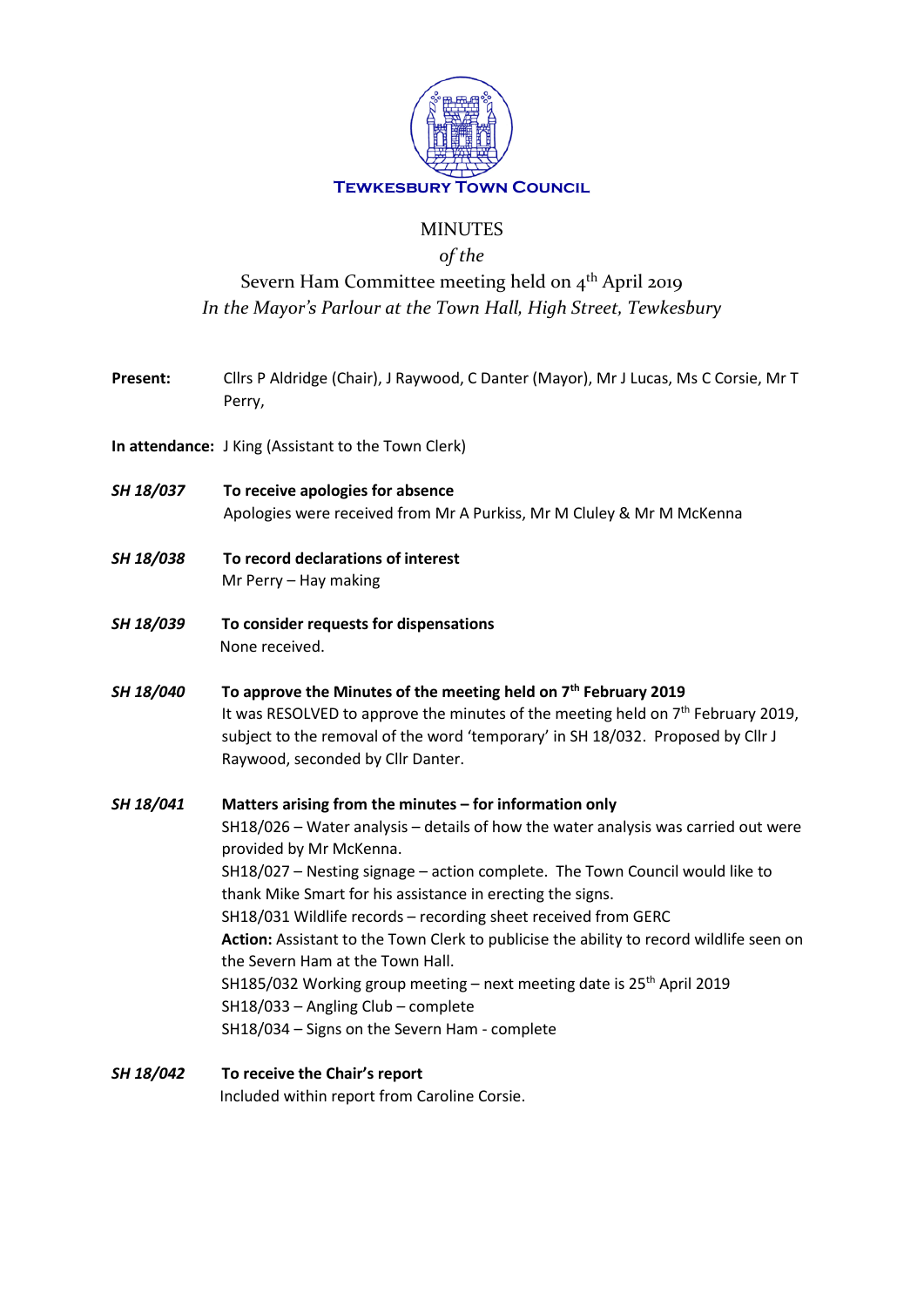

#### *SH 18/043* **To receive an update from Caroline Corsie, Environmental Advisor**

Natural England require derogations in order to give ascent for activities of ST Water and for during the bird nesting season. There are currently three pairs of curlew checking out the site.

Three derogations have been sent, regarding the Severn Trent pathway and an early cut and two regarding the spraying of docks. All derogations should be used in conjunction with confirmation from Mike Smart and Link Ecology that there are no curlews in the planned areas. It is important to document all actions taken and who permission was granted by. Permission may be required from the Commoners under the Commons Act, to facilitate a change to the cutting schedule.

**Action:** Assistant to Town Clerk to check with Mr Purkiss regarding Commoners requirements.

Severn Trent are finalising their planning for the work on site. Rob Cunningham is the Environmental Lead and main contact for the project. Soil analysis and water analysis will be done as part of the process. The first stage is a series of bore holes along the line of where they are going to dig. Severn Trent are still waiting on approval from various regulatory bodies, including what to do with any additional soil left over after the pipe has been replaced, as the Environment Agency will consider it waste. Tewkesbury Town Council's role will be to inform and educate people as to the actions taking place with both the replacement of the pipe and the spraying of the docks.

#### **Dock Spraying**

Options for dock spraying were discussed. Drones have been used, but skylarks have been known to attack drones. Burning the docks is not an option and electrocution cannot cover an area this large. Spraying needs to take place from a small quad and on foot, by an ecological expert who can identify and avoid any nesting birds in the area. All spraying will be marked with a blue dye and ideally completed by the end of April. The spray used will only affect the docks and the grasses will be unaffected. It is likely that the previous leaks on the Ham have created strong conditions for docks to flourish, as they were not there before. It is important for this work to take place in order for the hay to still have a value, as otherwise the Town Council would have to cut and dispose of the hay, which would be significantly more expensive. The Weeds Act 1959 also remains in force, which states that it is necessary to attempt to control the docks and this is part of the Higher Level Stewardship requirements.

It was RESOLVED to appoint Midland Arboricultural and Woodland Services Ltd to carry out the specialist dock spraying on the Severn Ham and to propose to Full Council that they be added to the list of Preferred Contractors. Proposed by Cllr Danter, seconded by Cllr Raywood.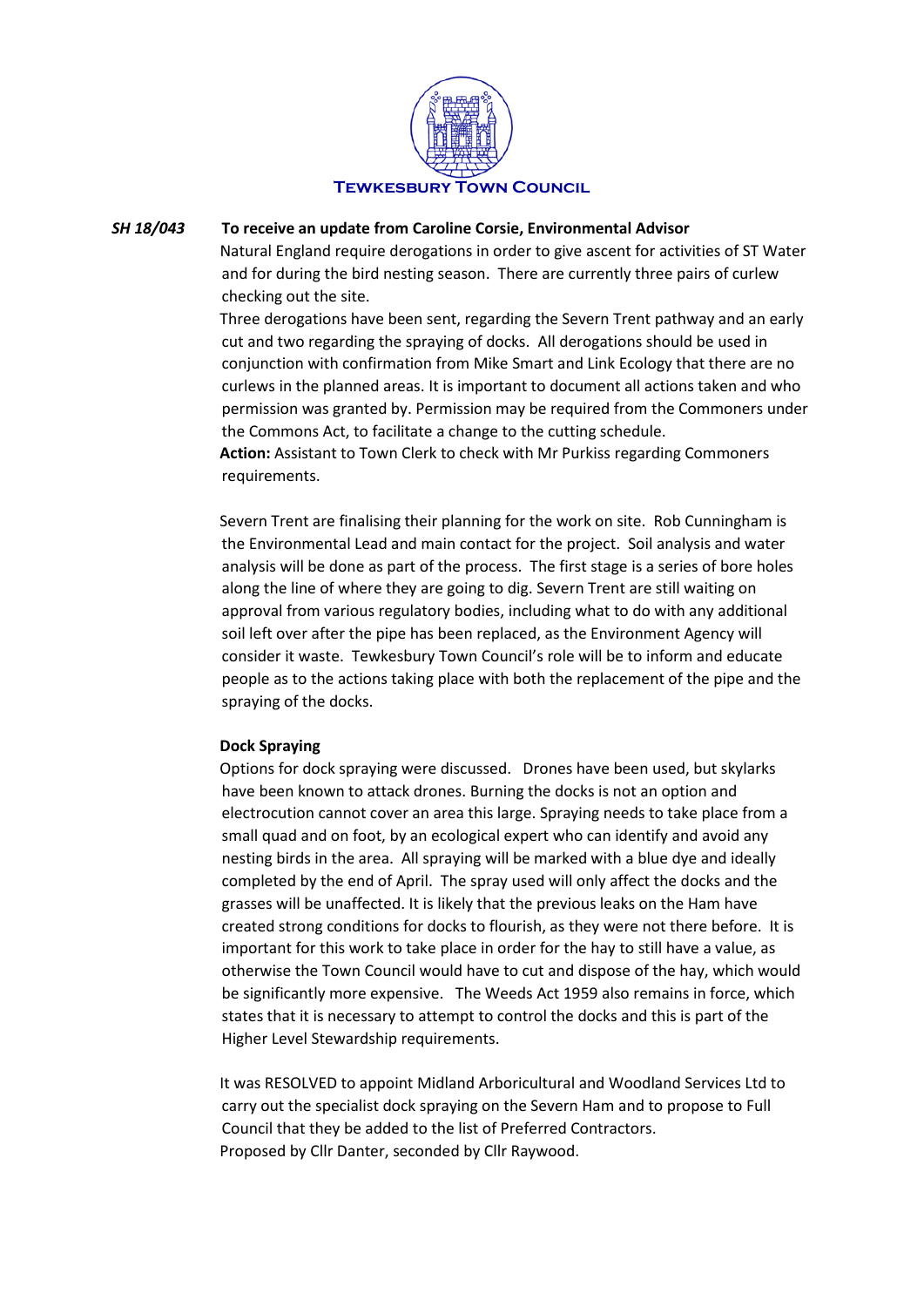

Severn Trent have appointed Middlemarch as their consultants who will do the soil sampling. They are also having a day of consultancy from the Floodplain Meadow Partnership which will answer the question as to whether there is any point in exploring enhanced species diversity in the southern half of the site.

Higher Level Stewardship form for 2019 has been submitted.

**Action:** Obtain copies of permissions Severn Trent have received from the Environment Agency for the planned work.

**Action:** Obtain reports from Mike Smart, via Rob Cunningham and also cc Mike Cluley so all informed as to actions being taken and up to date information.

- *SH 18/044* **To receive a report from Alan Purkiss on the grazing contract** No changes from the last meeting.
- *SH 18/045* **To receive an update from Mike Cluley on claims to Severn Trent Water and the Environment Agency**

A written report was received from Mr Cluley. Compensation report from Severn Trent has now been received by Carver Knowles. Preferred date for 2019 hay auction is Thursday 23<sup>rd</sup> May in the Corn Exchange. The donner hay project will continue this year from plots one and three. **Action:** Assistant to Town Clerk to write to Mr Cluley to confirm that the Severn Ham Committee believe that the reinstatement completed by the Environment Agency was inadequate and they wish to continue to pursue appropriate compensation.

- *SH 18/046* **To note receipts and payments for February & March 2019** The receipts and payments were noted.
- *SH 18/047* **To receive the committee budget report and to agree the year end actions** The budget report was noted. It was RESOLVED to carry forward two items as earmarked reserves: Weeding **E2,000** – to cover dock works Tree Conservation £5,000 – to cover tree survey and actions Proposed by Cllr Raywood, seconded by Cllr Danter.
- *SH 18/048* **To discuss and agree a programme of sward monitoring and cutting for the Severn Ham for 2019** The 1809 Act originally stated the number of animals that could graze on the Severn Ham (up to 800 sheep). The issue is that the size of animal has increased over the last 200 years. It is thought that animals are now 50% bigger than they were in 1809 and therefore logic suggests that there should be 50% fewer animals on the Severn

Ham.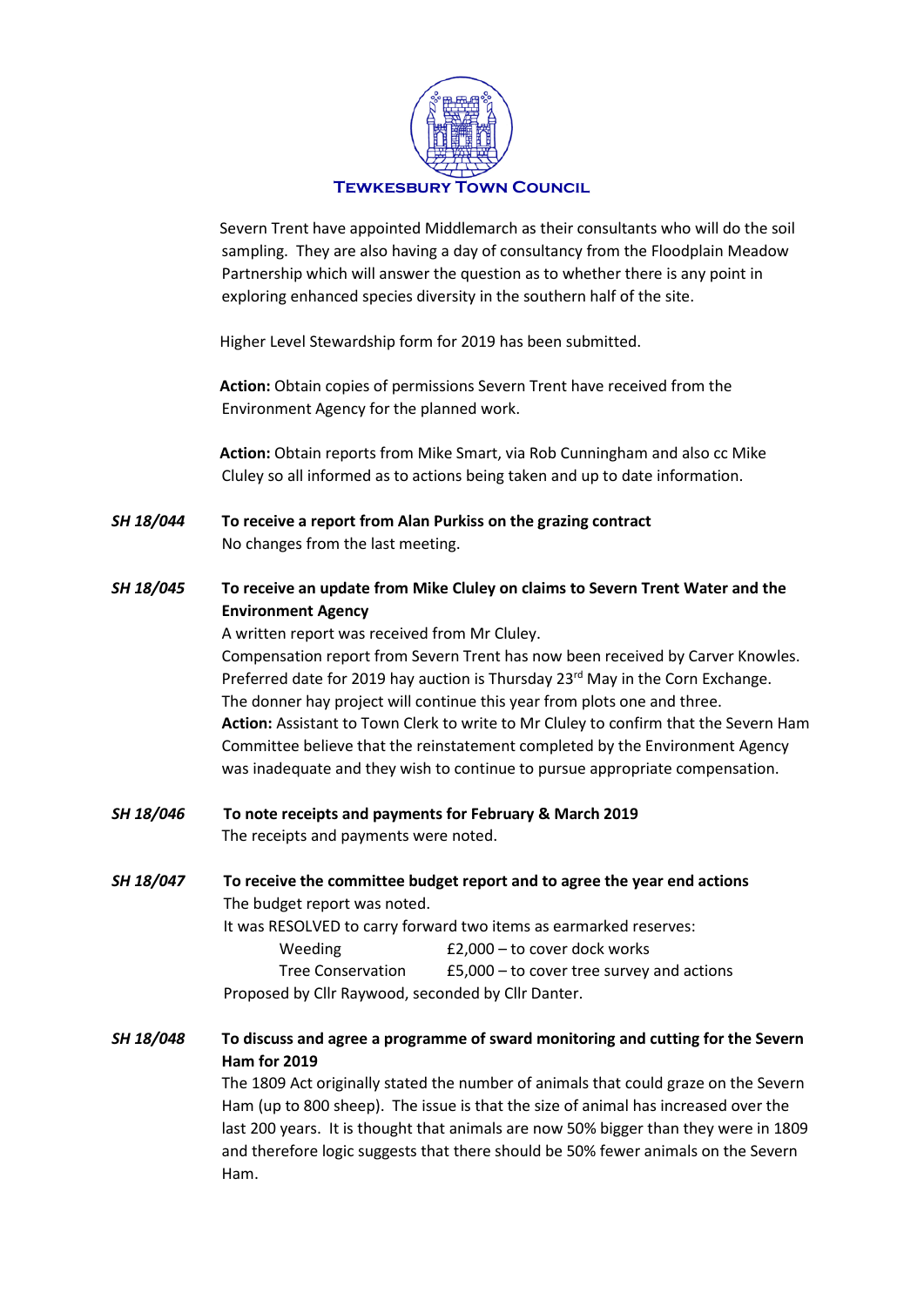

There are standard formula for calculating the number of animals on an area of land, but they vary depending on the land, animal and the animal's age. For example: 60 hectares (including resting scrub), with 1.4 livestock units per hectare and 6 ewes per livestock unit would be 504 sheep.

The committee felt it is necessary to obtain advice on the size of sheep and breed in 1809 and how many sheep would be the equivalent now, when grazed on land after a hay crop.

**Action:** Assistant to the Town Clerk to write to Royal Agricultural College, Cirencester and the National Sheep Association, Malvern for advice.

*SH 18/049* **To discuss and agree next steps regarding the sighting of otters / mink on the Severn Ham**

> There are definitely otters around the Severn Ham. They are depleting the fish, but the fish stocks are ok. It is possible that there are minks around and this needs to be monitored. Mink are very shy and it is unusual to get mink and otter in the same area. Mink are often misidentified as a young otter. Mink are not a desirable species.

**Action:** To continue to monitor sightings of mink / otter.

To add to futureproofing agenda on 25<sup>th</sup> April.

#### *SH 18/050* **To discuss and agree the mapping of the docks and dock spraying on the Severn Ham**

Further to the discussions detailed in Ms Corsie's report: It was RESOLVED to carry out the digital mapping of the docks as detailed in the quotation from Midland Arboricultural and Woodland Services Ltd; dated 7<sup>th</sup> March 2019, at a cost of £870 + VAT.

Proposed by Cllr Raywood, seconded by Cllr Danter.

It was RESOLVED to carry out the spraying of the docks as detailed in the quotation from Midland Arboricultural and Woodland Services Ltd; dated 7<sup>th</sup> March 2019, at a cost of £4180 + VAT per annum, for the first year, with the option to extend for an additional two years, subject to an annual review on the management of docks. Proposed by Cllr Raywood, seconded by Cllr Danter.

*SH 18/051* **To discuss and agree next steps for tree maintenance and monitoring ash dieback on the Severn Ham**

> The ash trees by the weir and the willows need work. The committee agreed that a full tree survey would be beneficial to plan future works.

**Action:** Assistant to Town Clerk to liaise with Cllr Aldridge regarding quotes and timings for a full tree survey.